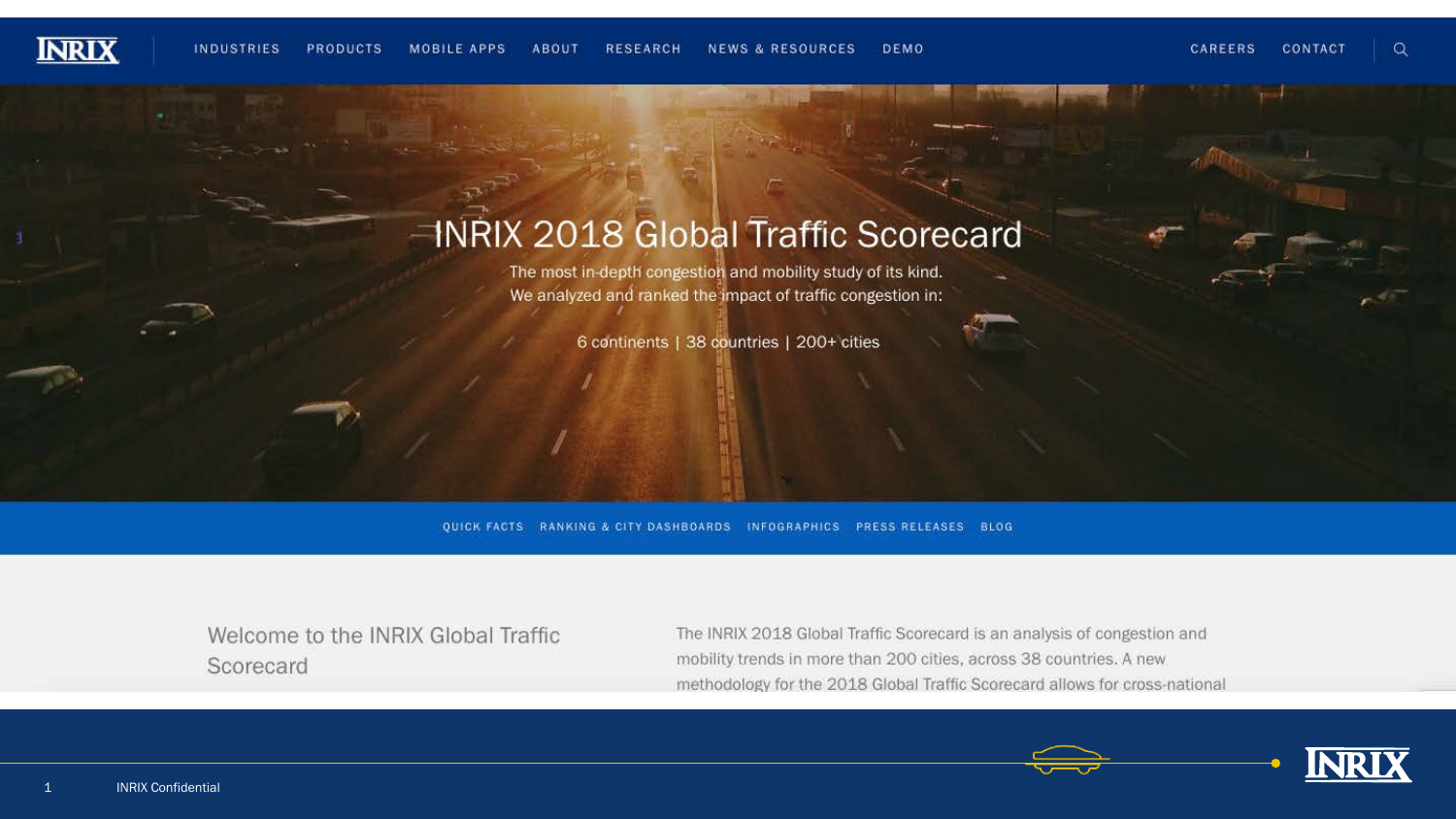## Previous Scorecard Metrics

| Metric         | <b>Definition</b>                                                          |     | Weight   Rationale                                                         |
|----------------|----------------------------------------------------------------------------|-----|----------------------------------------------------------------------------|
| Peak<br>In/Out | % in congestion during week days on highways in Peak Time                  | 2.5 | Affects large amount of people, often with no alternative routes           |
| Peak<br>within | % in congestion during week days on all other roads in Peak Time           | 2.2 | Affects large amount of people, but alternative routes may be<br>available |
| Day In/Out     | % in congestion during week days on highways at Mid-Day                    | 1.7 | Impact businesses/non workers, often with no alternative routes            |
| Week end       | % in congestion during week end                                            | 0.9 | Affects week end workers, leisure time for most of the people.             |
| Day within     | % in congestion during week days on highways at Mid-Day                    | 1.3 | Impact businesses/non workers but alternative routes may be<br>available   |
| Late In/Out    | % in congestion evening/late evening during weekdays on highways           | 0.6 | Expected to affect the least of the people                                 |
| Late within    | % in congestion evening/late evening during weekdays on all other<br>roads | 0.8 | Affects night shift workers/leisure time during the week                   |

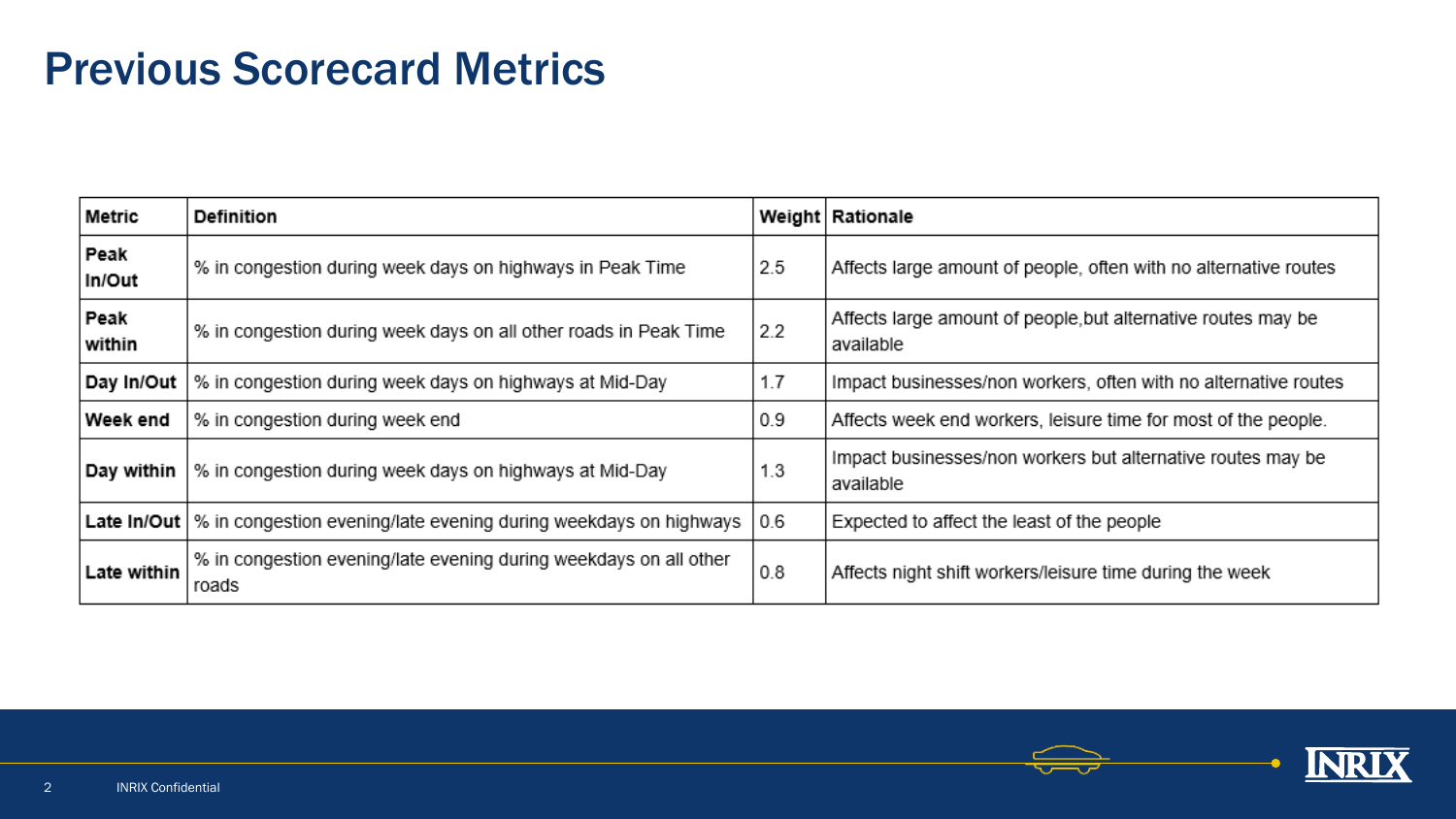### New Scorecard Metrics

| <b>Metric</b>                                | <b>Definition</b>                                                     | <b>Rationale</b>                                                              |
|----------------------------------------------|-----------------------------------------------------------------------|-------------------------------------------------------------------------------|
| <b>Commute</b><br><b>Speed/Travel Time</b>   | How long a typical commuter takes<br>to travel into the city centre   | Most relatable metric for<br>consumers. Can also be<br>transformed into cost. |
| Interpeak<br><b>Speed/Travel Time</b>        | How long a commuters' journey<br>would take during off-peak hours     | To be used as a comparison for<br>the first metric                            |
| <b>Last Mile</b><br><b>Speed/Travel Time</b> | The average speed of commuters<br>during the last mile of their drive | Traffic is typically worst and most<br>memorable towards end of<br>commute    |
| <b>Background Speed</b>                      | Average speed on major roads in an<br>urban area, across the day      | Identify cities with constant<br>background traffic                           |

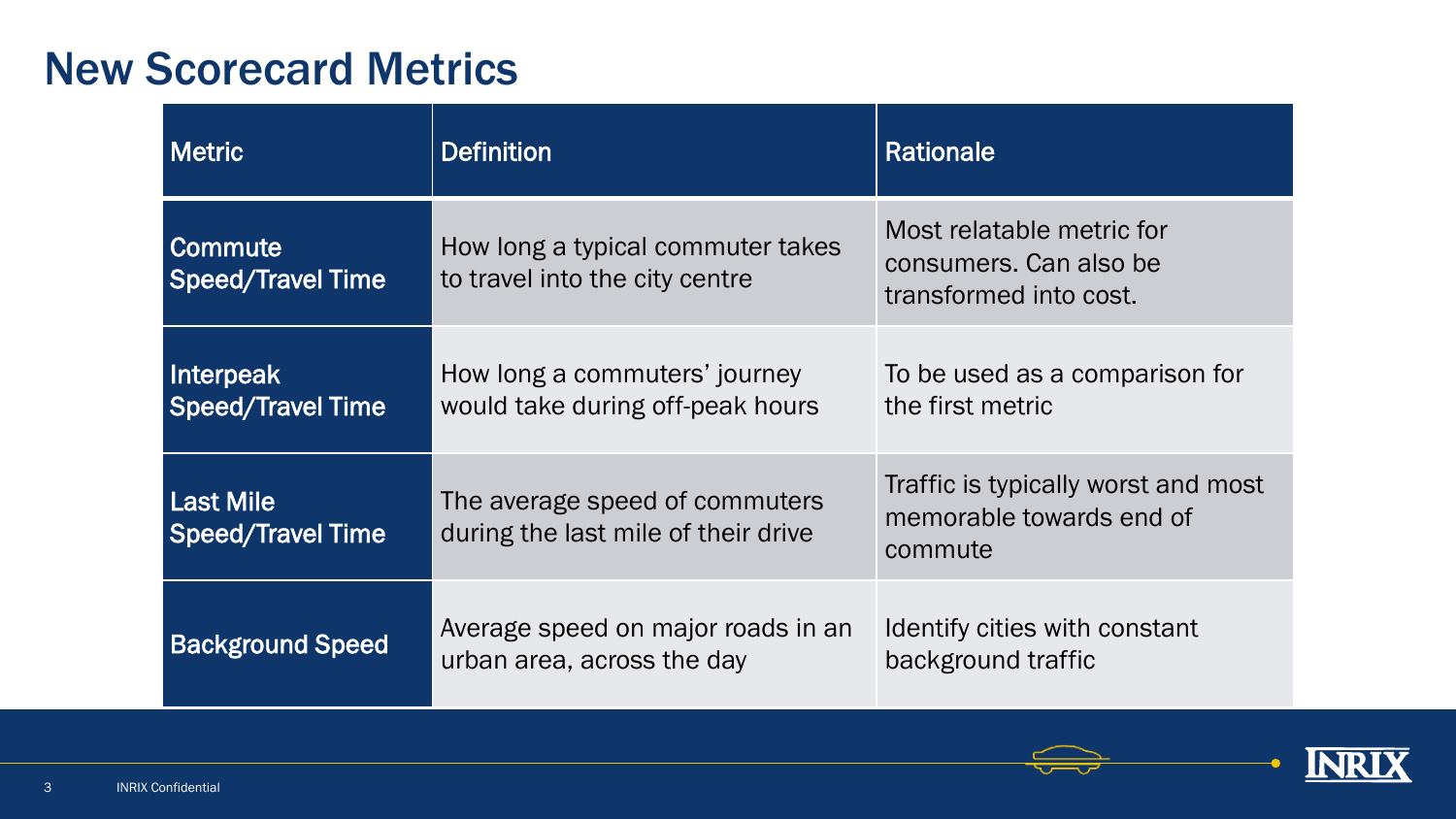# Methodology

F

#### Boundary Setting and Routing Identification



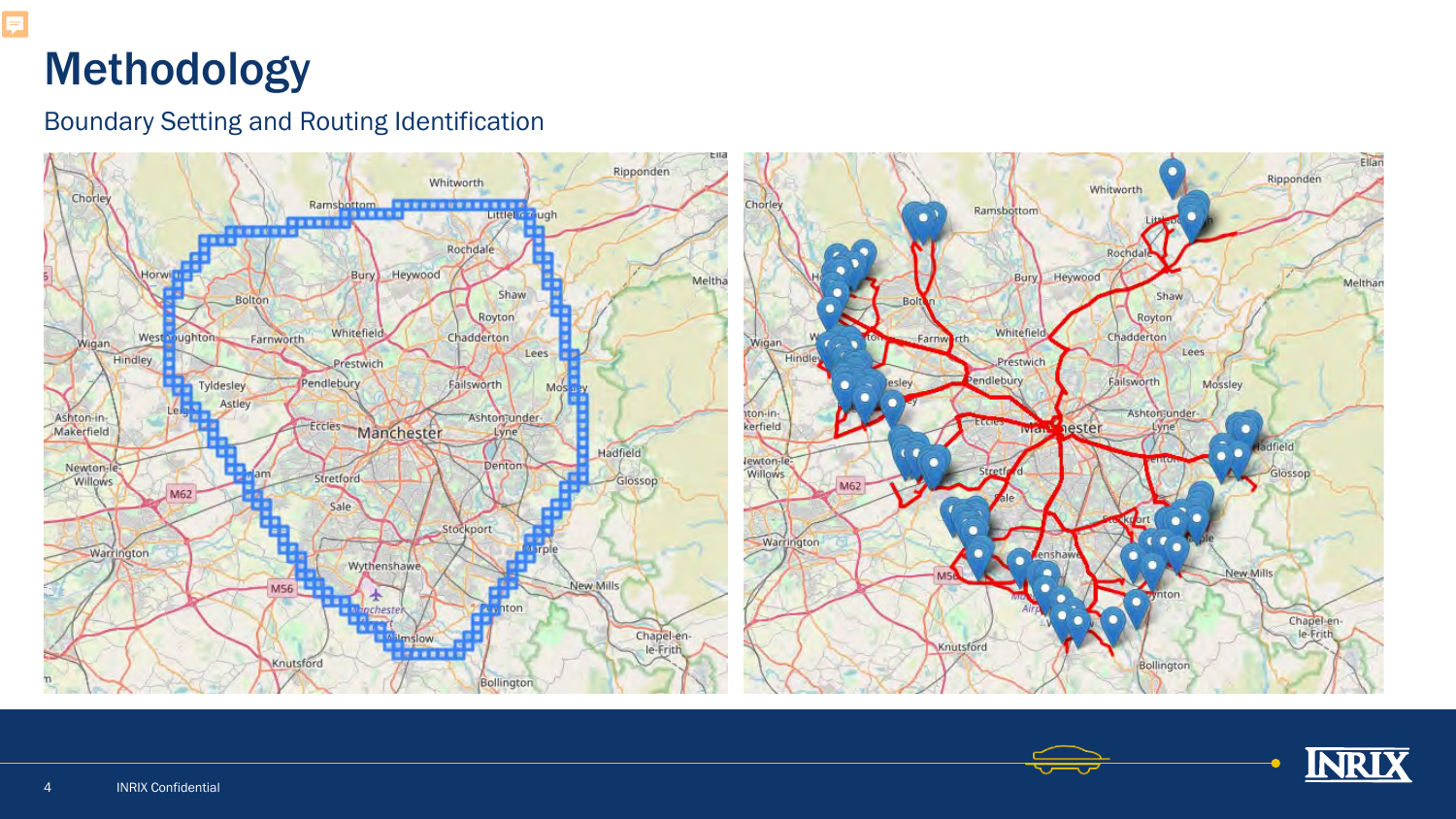

 $\mathsf Q$ CAREERS CONTACT

 $\overline{\phantom{a}}$ 

QUICK FACTS RANKING & CITY DASHBOARDS INFOGRAPHICS PRESS RELEASES BLOG

#### Interactive Ranking & City Dashboards

| 3 Search by City or Country     |                            | Select a Region             |                          | Select a Country<br>$\mathbf{v}$   |                                     |                                     |
|---------------------------------|----------------------------|-----------------------------|--------------------------|------------------------------------|-------------------------------------|-------------------------------------|
| <b>CONTRACTOR</b><br>URBAN AREA | 2018 IMPACT RANK<br>(2017) | HOURS LOST IN<br>CONGESTION | YEAR OVER YEAR<br>CHANGE | COST OF CONGESTION<br>(PER DRIVER) | INNER CITY TRAVEL<br>TIME (MINUTES) | INNER CITY LAST<br>MILE SPEED (MPH) |
| <b>Moscow</b>                   | 1(1)                       | 210(10)                     | $-12%$                   |                                    | 5                                   | 11                                  |
| Istanbul<br>$\mathbf{C}^*$      | 2(3)                       | 157(32)                     | 6%                       |                                    | $6\phantom{.}6$                     | 10                                  |
| <b>Bogota</b>                   | 3(2)                       | 272(1)                      | -5%                      |                                    | $\,$ 8                              | $\tau$                              |
| il o fi<br><b>Mexico City</b>   | 4(4)                       | 218(9)                      | 3%                       |                                    | $\tau$                              | $\mathsf g$                         |
| Sao Paulo<br>$\bullet$          | 5(5)                       | 154(39)                     | $-1%$                    |                                    | $6\,$                               | $10$                                |
| NK<br>NK<br>London              | 6(6)                       | 227(6)                      | 1%                       | £1,680                             | $\,8$                               | 7                                   |
| $\bullet$<br>Rio de Janeiro     | 7(8)                       | 199(13)                     | 15%                      | $\sim$                             | 5                                   | $13\,$                              |
| Boston, MA<br>$=$               | 8(7)                       | 164(25)                     | $-10%$                   | \$2,291                            | $\,6$                               | 11                                  |
| <b>Saint Petersburg</b>         | 9(9)                       | 200(12)                     | $-5%$                    | -3                                 | $\,$ 6 $\,$                         | $11\,$                              |
| Rome                            | 10(13)                     | 254(2)                      | يصر<br>16%               |                                    | $\,$ 8 $\,$                         | $\,$ 8 $\,$                         |
| Ankara<br>$\epsilon$            | 11(10)                     | 128(75)                     | $-5%$                    |                                    | $\,$ 5 $\,$                         | 12                                  |
| - 21                            |                            |                             |                          |                                    |                                     |                                     |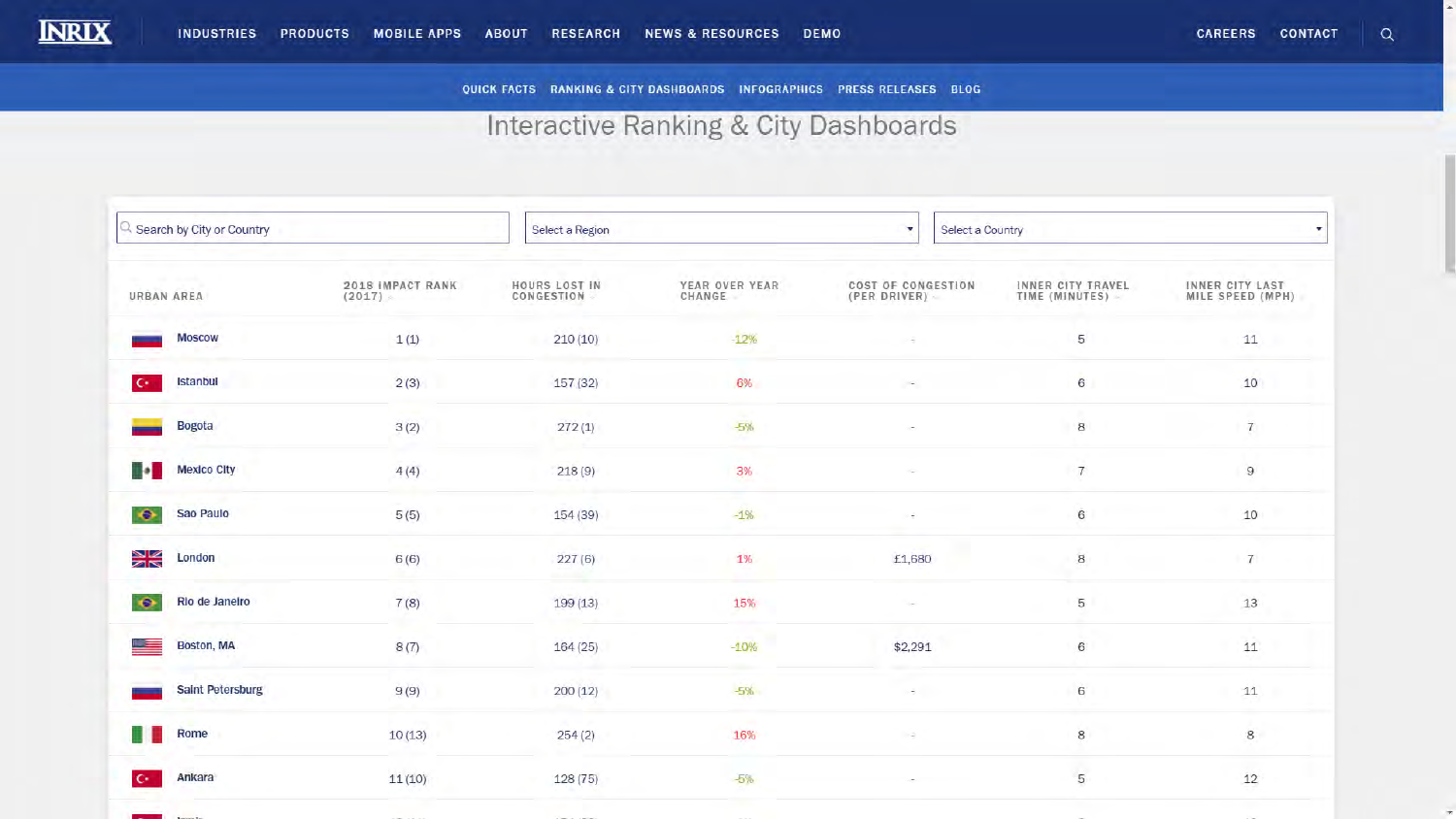# **Interactive Dashboard - US Urban Areas**

| Q Search by City or Country<br><b>USA</b><br>Select a Region<br>$x -$<br>2018 IMPACT RANK<br>HOURS LOST IN<br>YEAR OVER YEAR<br>COST OF CONGESTION<br>INNER CITY TRAVEL<br>INNER CITY LAST MILE<br>URBAN AREA<br><b>CHANGE</b><br>SPEED (MPH) =<br>$(2017)$ $-$<br>CONGESTION -<br>(PER DRIVER)<br>TIME (MINUTES)<br>\$2,291<br>11<br>كال<br>8(7)<br>164(25)<br>6<br>$-10%$<br><b>Boston, MA</b><br>5<br>11<br>$-3%$<br>19(20)<br>155(36)<br>\$2,161<br>ككو<br><b>Washington, DC</b><br>$\mathcal{L}$<br><b>A</b> com<br>$\frac{1}{2}$<br>23(24)<br>4%<br>\$1,920<br>5<br>$12\,$<br>138 (64)<br>Chicago, IL<br>$9\,$<br>\$1,859<br>$\overline{7}$<br>صل<br>40 (43)<br>133(70)<br>$-4%$<br>New York City, NY<br>$14$<br>$\overline{4}$<br>0%<br>\$1,788<br>47(48)<br>128(76)<br><u>n a</u><br>Los Angeles, CA<br>$\,$ 6 $\,$<br>$10$<br>트<br>0%<br>58 (60)<br>138(61)<br>\$1,932<br>Seattle, WA<br>13<br>59(56)<br>127(77)<br>5%<br>\$1,776<br>5<br><u>e est</u><br>Pittsburgh, PA<br>6<br>10<br>کال<br>65 (65)<br>116 (89)<br>$-5%$<br>\$1,624<br>San Francisco, CA<br>6<br>$10$<br>69 (67)<br>112(95)<br>0%<br>\$1,568<br>$\equiv$<br>Philadelphia, PA | QUICK FACTS RANKING & CITY DASHBOARDS INFOGRAPHICS PRESS RELEASES BLOG |  |  |  |  |  |  |  |  |  |
|---------------------------------------------------------------------------------------------------------------------------------------------------------------------------------------------------------------------------------------------------------------------------------------------------------------------------------------------------------------------------------------------------------------------------------------------------------------------------------------------------------------------------------------------------------------------------------------------------------------------------------------------------------------------------------------------------------------------------------------------------------------------------------------------------------------------------------------------------------------------------------------------------------------------------------------------------------------------------------------------------------------------------------------------------------------------------------------------------------------------------------------------------------|------------------------------------------------------------------------|--|--|--|--|--|--|--|--|--|
|                                                                                                                                                                                                                                                                                                                                                                                                                                                                                                                                                                                                                                                                                                                                                                                                                                                                                                                                                                                                                                                                                                                                                         |                                                                        |  |  |  |  |  |  |  |  |  |
|                                                                                                                                                                                                                                                                                                                                                                                                                                                                                                                                                                                                                                                                                                                                                                                                                                                                                                                                                                                                                                                                                                                                                         |                                                                        |  |  |  |  |  |  |  |  |  |
|                                                                                                                                                                                                                                                                                                                                                                                                                                                                                                                                                                                                                                                                                                                                                                                                                                                                                                                                                                                                                                                                                                                                                         |                                                                        |  |  |  |  |  |  |  |  |  |
|                                                                                                                                                                                                                                                                                                                                                                                                                                                                                                                                                                                                                                                                                                                                                                                                                                                                                                                                                                                                                                                                                                                                                         |                                                                        |  |  |  |  |  |  |  |  |  |
|                                                                                                                                                                                                                                                                                                                                                                                                                                                                                                                                                                                                                                                                                                                                                                                                                                                                                                                                                                                                                                                                                                                                                         |                                                                        |  |  |  |  |  |  |  |  |  |
|                                                                                                                                                                                                                                                                                                                                                                                                                                                                                                                                                                                                                                                                                                                                                                                                                                                                                                                                                                                                                                                                                                                                                         |                                                                        |  |  |  |  |  |  |  |  |  |
|                                                                                                                                                                                                                                                                                                                                                                                                                                                                                                                                                                                                                                                                                                                                                                                                                                                                                                                                                                                                                                                                                                                                                         |                                                                        |  |  |  |  |  |  |  |  |  |
|                                                                                                                                                                                                                                                                                                                                                                                                                                                                                                                                                                                                                                                                                                                                                                                                                                                                                                                                                                                                                                                                                                                                                         |                                                                        |  |  |  |  |  |  |  |  |  |
|                                                                                                                                                                                                                                                                                                                                                                                                                                                                                                                                                                                                                                                                                                                                                                                                                                                                                                                                                                                                                                                                                                                                                         |                                                                        |  |  |  |  |  |  |  |  |  |
|                                                                                                                                                                                                                                                                                                                                                                                                                                                                                                                                                                                                                                                                                                                                                                                                                                                                                                                                                                                                                                                                                                                                                         |                                                                        |  |  |  |  |  |  |  |  |  |
|                                                                                                                                                                                                                                                                                                                                                                                                                                                                                                                                                                                                                                                                                                                                                                                                                                                                                                                                                                                                                                                                                                                                                         |                                                                        |  |  |  |  |  |  |  |  |  |

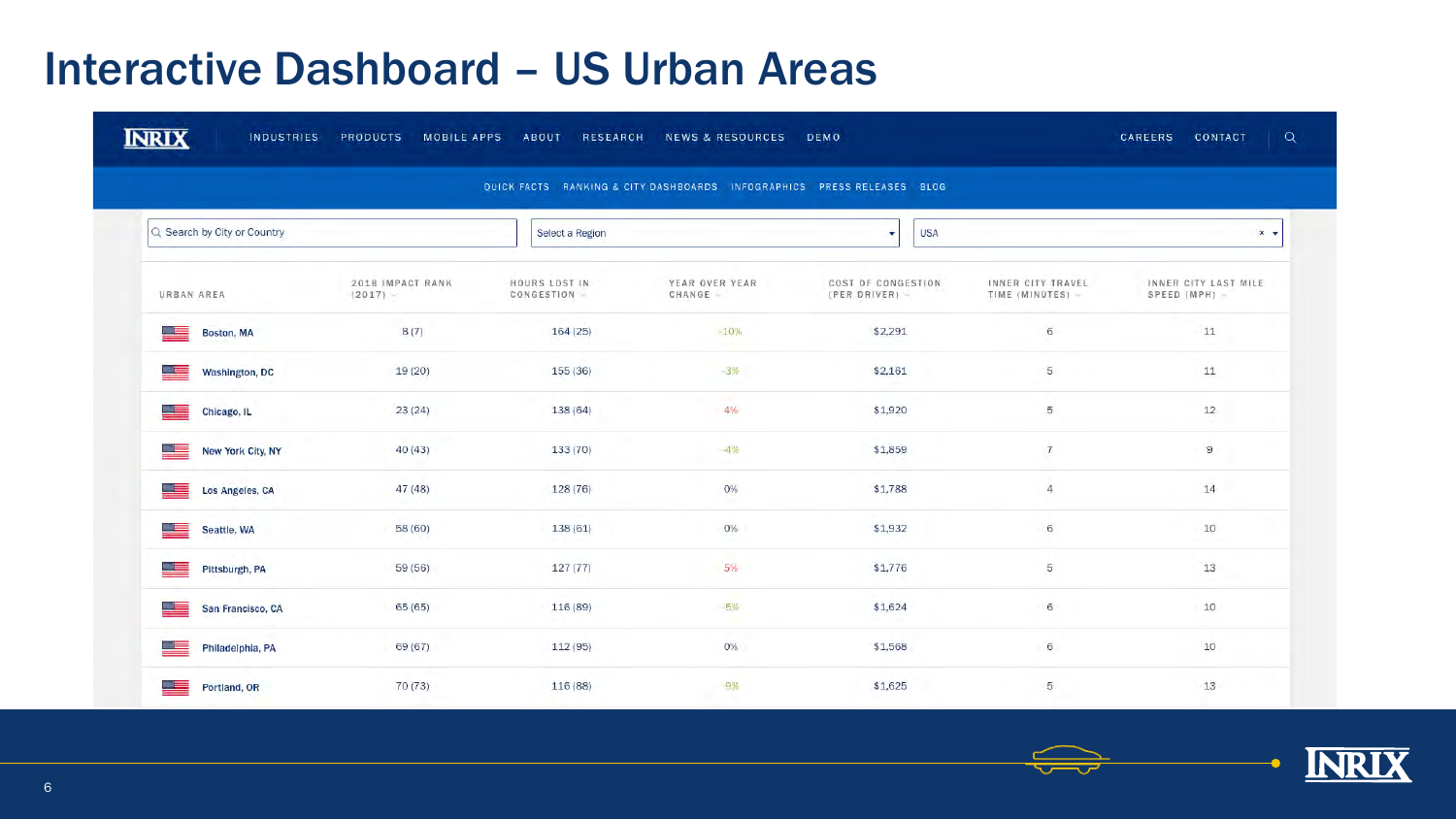## City Dashboard



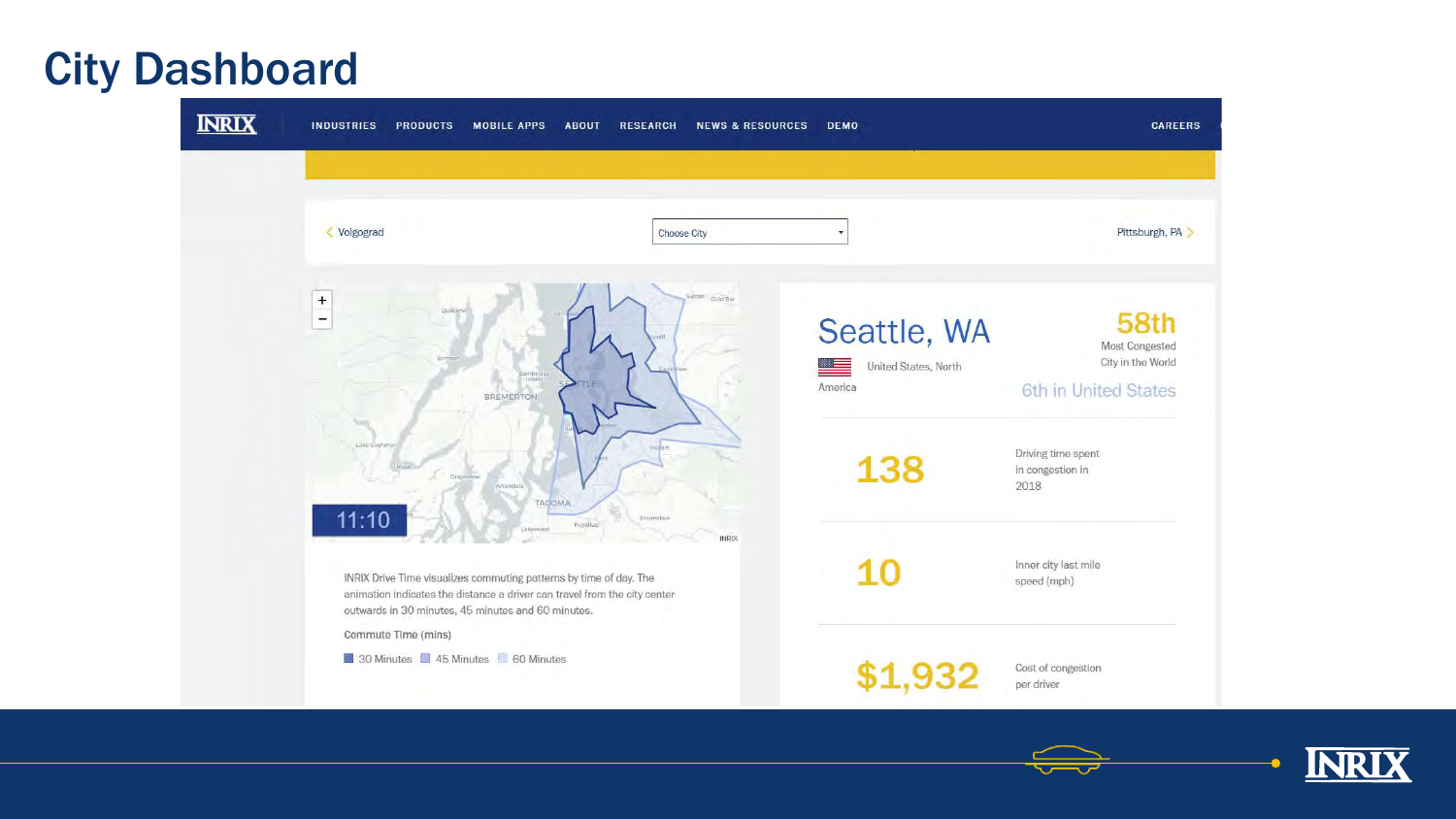



Time of Day Travel Speeds

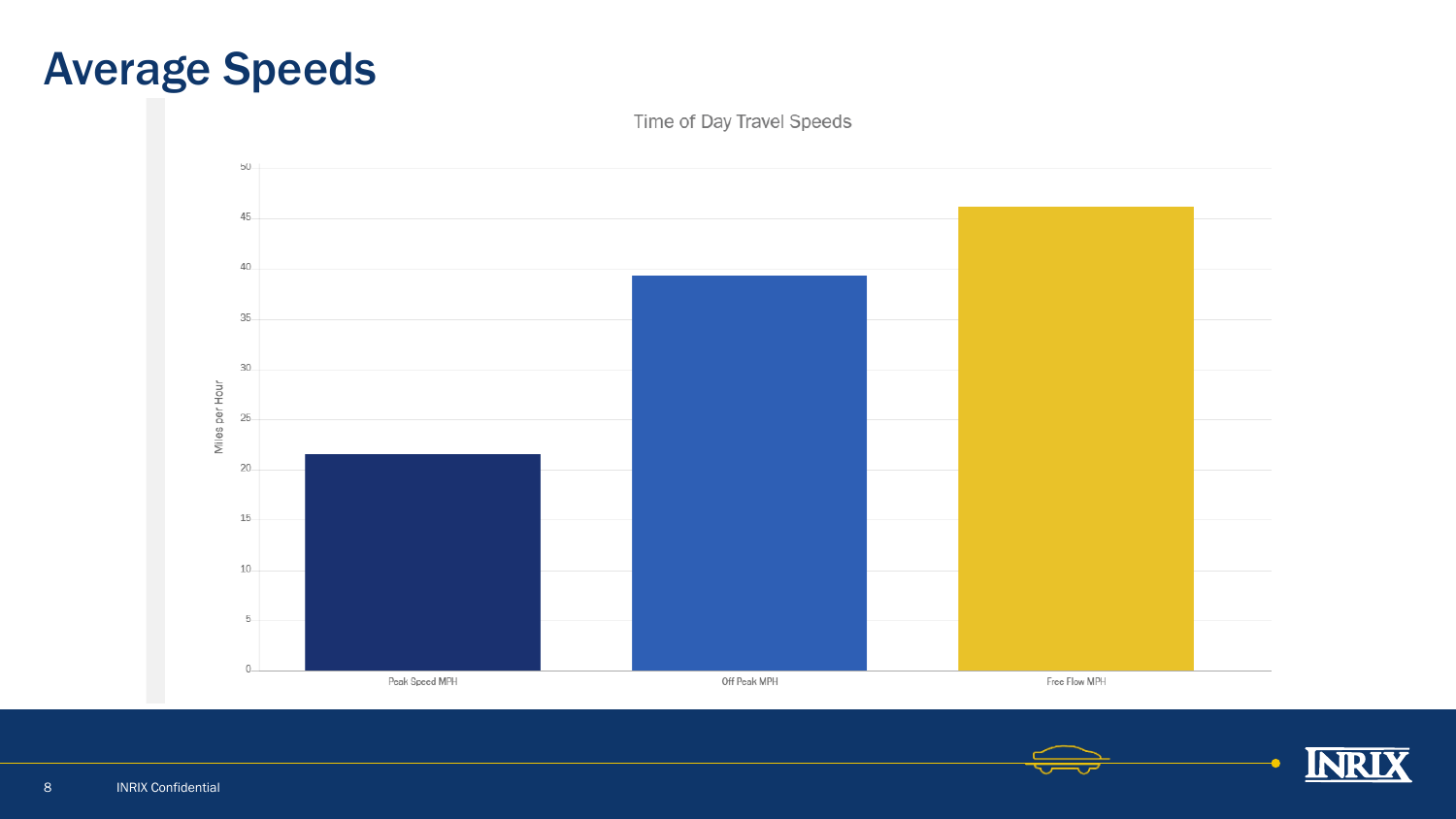## Findings

- A city's age is the best predictor of congestion due to the urban environment being suited to non-driving modes.
- Singapore is the only country globally that has 'beat traffic' due to its very aggressive traffic control policies including a massive excise tax on vehicle purchases and variable rate tolling.
- Multi-modal mobility is the goal in most major cities, not vehicle based level of service, how the most people can be moved most efficiently.
- Commute times are stable within countries, increasing proportional with city population
- The percent change in travel speeds between peak and inter-peak periods fall between 25% and 35% for America's major cities.

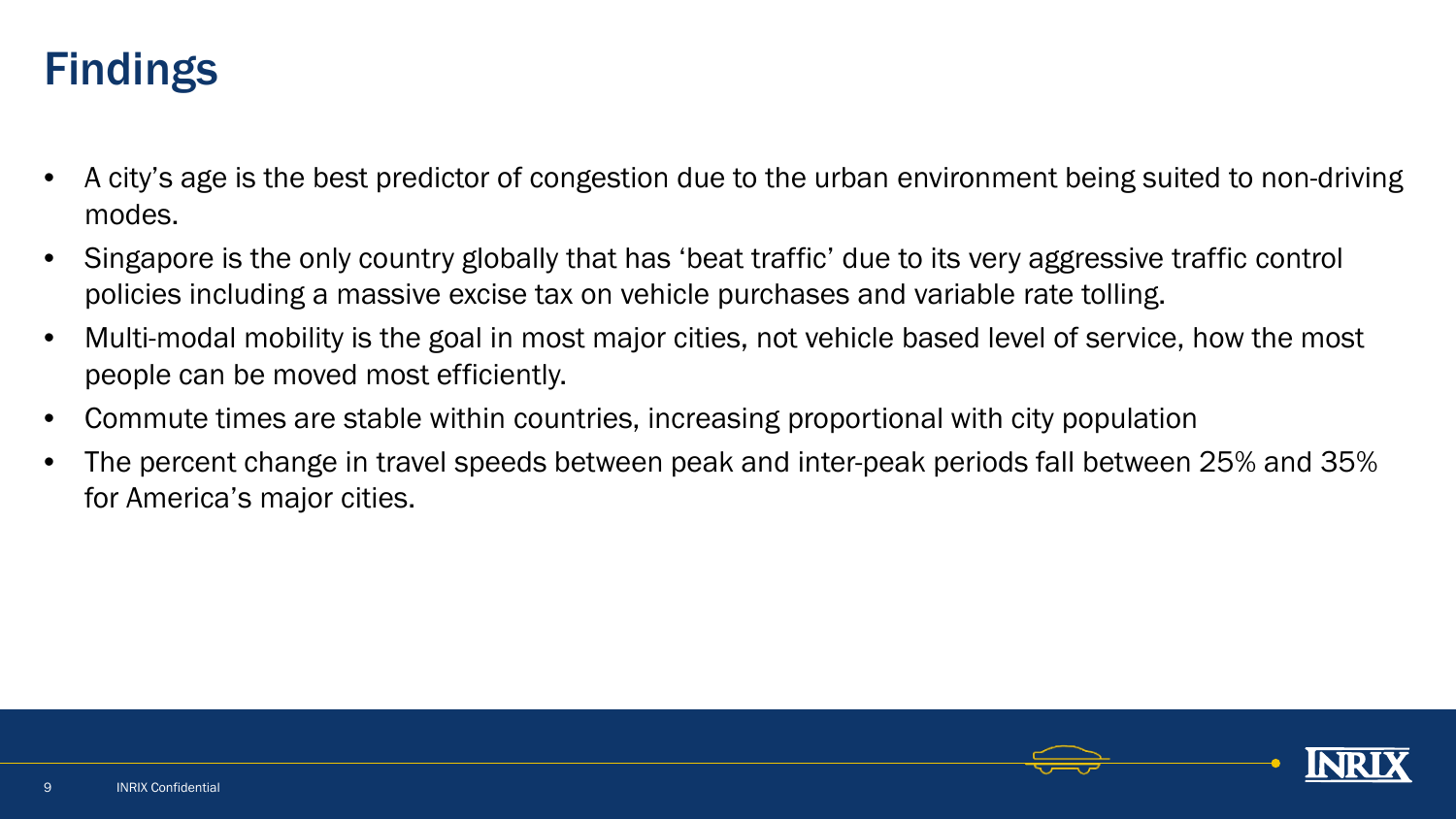## Interactive Analytics for Drill-Down

| Bottlenecks<br><b>Performance Charts</b><br>Overview |                                                                                                   |           |               |                 |                         | Data Downloader                     |
|------------------------------------------------------|---------------------------------------------------------------------------------------------------|-----------|---------------|-----------------|-------------------------|-------------------------------------|
|                                                      |                                                                                                   |           |               |                 |                         |                                     |
|                                                      | Bottleneck Location for "King, Pierce, Snohimish, Thurston Counties; WA": 03/01/2019 - 03/31/2019 |           |               |                 |                         |                                     |
| Summary Table                                        |                                                                                                   |           |               |                 |                         | $\sum_{i=1}^{N}$                    |
| Road Name                                            | Intersection                                                                                      | Direction | Impact Factor | 17 Occurrences  | Avg Max Duration (min)  | Average Max Length (miles)          |
| 1-5 / LEWIS AND CLARK TRAIL HWY                      | 15.                                                                                               |           | 80362         | 242             | 54<br><b>CONTRACTOR</b> | $\frac{3.82}{1}$                    |
| 1-5 / LEWIS AND CLARK TRAIL HWY                      | 1-5 Exits 168A,168B / WA-520 / Boylston Ave                                                       | S         | 45159         | $\frac{113}{1}$ | $\frac{42}{}$           | $\begin{array}{c} 5.91 \end{array}$ |
| $1-405$                                              | 1-405 Exit 9 / Lake Washington Blvd                                                               | N         | 42851         | 111             | $\frac{45}{1}$          | $\begin{array}{c} 5.33 \end{array}$ |
| 1-5 / PACIFIC HWY / OR-99                            | I-5 Exit 137 / 54th Ave / WA-99 Pacific Hwy                                                       | N         | 41383         | 101             | 102<br>$\sim$           | 2.50                                |
| 1-5 / PACIFIC HWY / OR-99                            | 1-5 Exits 164,164A,164B,165 / 1-90 Exits 2B,2C / 6th Ave                                          | N         | 38630         | 101             | 67                      | 3.55                                |